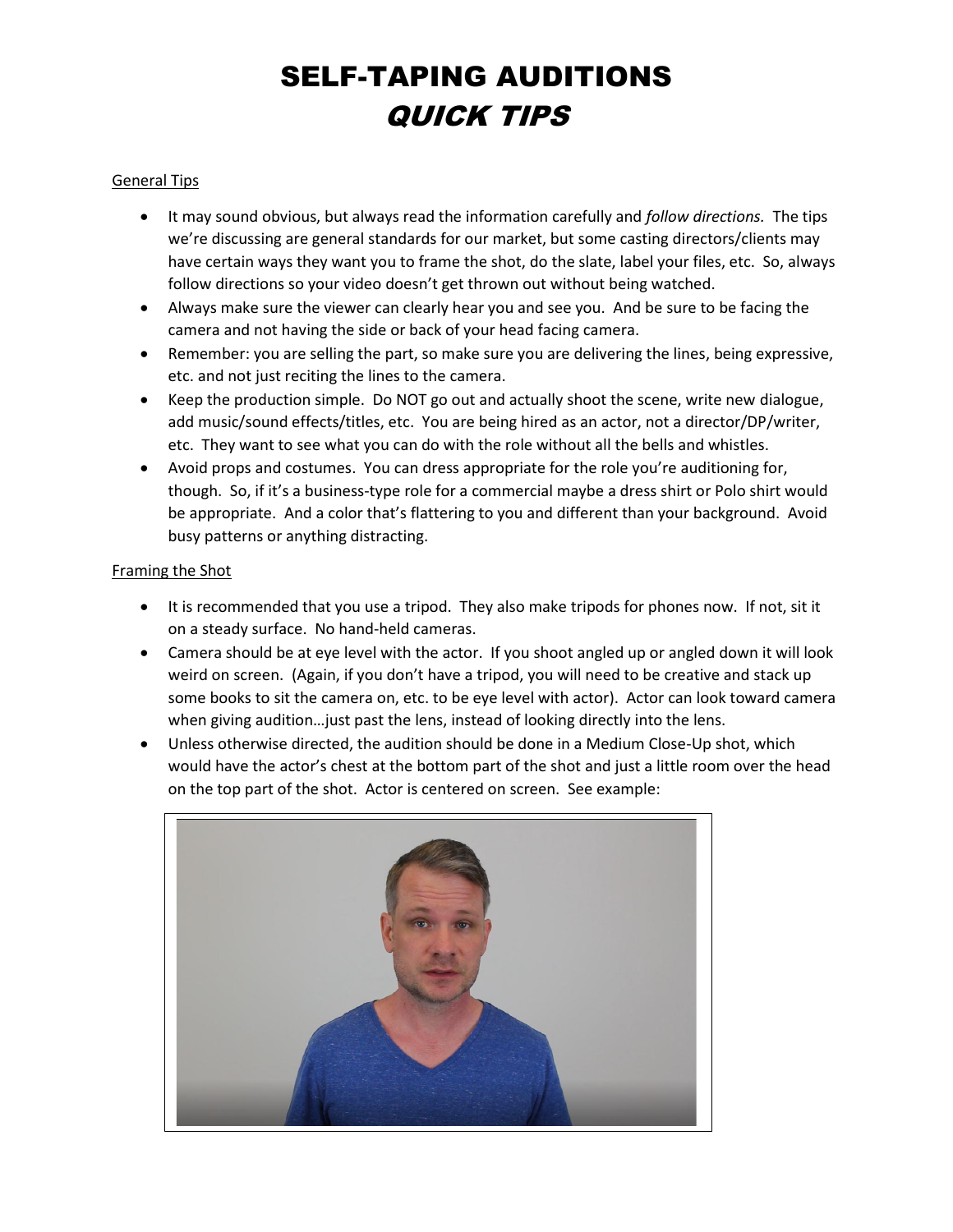• If you are using the camera to record with, be sure that you turn sideways prior to starting to record, so that the camera is shooting in widescreen (horizontally), instead of vertically. This fills out the entire screen with your image instead of having the black bars on the sides and making the video smaller.



#### Slates:

- A slate is an actor introducing themselves to the camera. This helps casting match names/faces, but also gives a sense of personality and what the actor looks like close up and at full length, too. Traditionally, these have been first, followed by the audition. In recent years, some have started adding to the end, so the client can watch the audition first, then the slate. Either way is still acceptable, but I am preferring to add at the end… I think this helps when clients are reviewing a lot of auditions, they can dive right in when clicking play.
- Start with a close-up or medium close-up shot and you will verbally say your name and agency. "Hello, I'm John Doe with Talent Fusion." Depending on directions, they could also ask you to mention your height, location or even raise up your hands in the shot so they can see close-ups of the front/back of your hands. But in general, just saying name/agency is minimum. Then, they would like to see a full length body shot of the actor. If you have a zoom function on your camera, then zoom out to a full length shot. Or if not, you can start a new clip with a full length view and just edit together. This just gives them an idea what the actor looks like as a whole person.
- Do not add text on screen with your slate, say it verbally, unless otherwise directed. (Sometimes they may even request you write it on a piece of paper and hold it in front of your chest during the slate)
- Unless otherwise directed, the slate and audition should be edited into one video clip.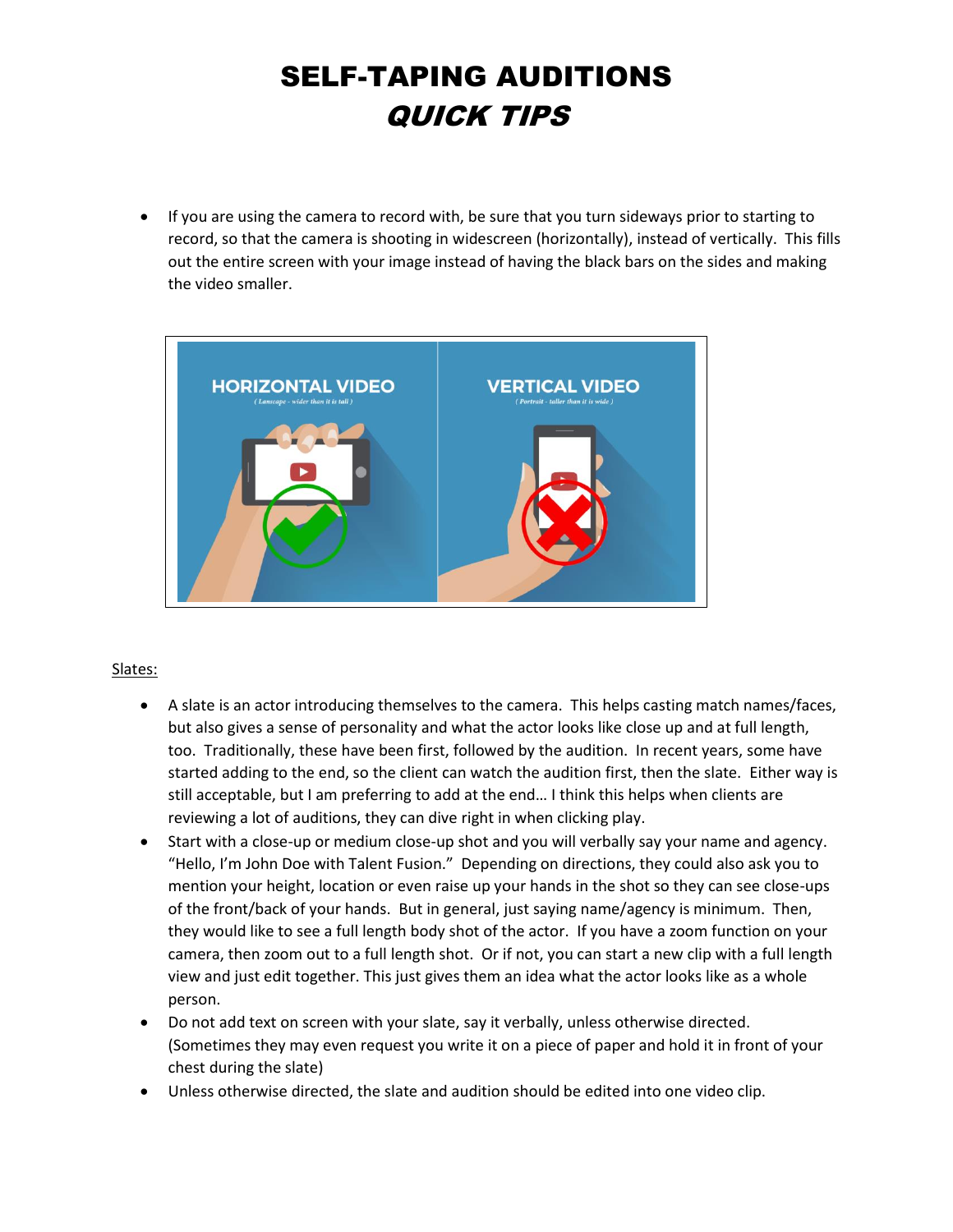### Lighting

- For best results, I would recommend investing in buying a light kit. You can research different kinds and use what is best for you. Personally, I like soft box lights, which give a nice light, but help soften it a little bit so it's not too harsh.
- At minimum, angle two soft box lights to cover both sides of your face. Lights should be about 6 feet from the actor. Camera is straight ahead of actor. And leave a little room between you and the backdrop (or wall) behind you, to avoid shadows and add a little depth on camera. An overhead light can also help fill in some other areas, too.
- You'll have to play around with adjusting the lights closer and further away from the actor, etc. to see what looks best on camera. You want to make sure they are well lit, avoiding any drastic shadows or getting too close to the lights where the actor becomes washed out. If the room is too dark, the video will look grainy. Some overhead lights can also help.
- If you don't have a light kit, you'll need to use lamps and lights you have in your house. Again, playing around with adding/moving lights to get it looking good. A tip: your home lightbulbs come in different color tones: warm, cool or daylight. "Daylight" bulbs will look best on camera, whereas the "warm" bulbs tend to cast a yellowish tint to the scene. If you can incorporate some natural light from windows, that can be good, but do not tape auditions outside.







*Here's a sample set-up using Soft Box lights, which can be purchased on Amazon and other online (and brick-and-mortar) Audio-Visual / photography / tech retailers.*

*There are also other types of light kits, some of which can be rigged on the camera. Just do your research and find what is right for you.*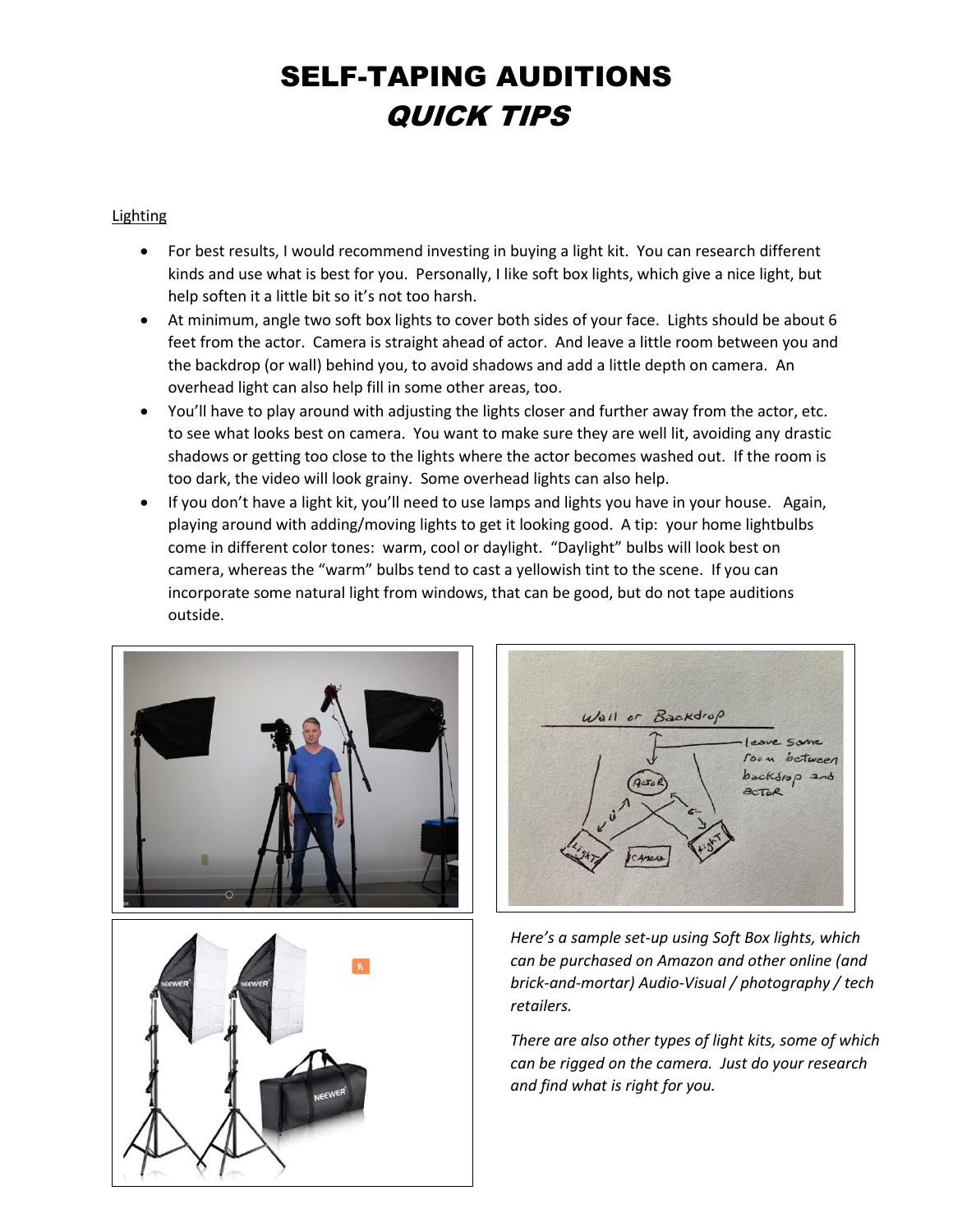### Camera/Tripod

- For cameras, you don't need to go super high-end honestly, just something that will take a good video. Some people like DSLR cameras; others prefer HD camcorders (like the Canon Vixias). And most of the phones today have great cameras in them. (Just refer to the previous section about shooting in landscape/widescreen). Do you research and find what is best for you.
- I would recommend a Tripod, which can be purchased relatively inexpensively. They have taller ones for cameras and even the phones have tripods built for them.

### **Sound**

- This is an important part! Make sure they can hear you. Some cameras built-in mics might be good enough, but I would encourage you to look into getting an external microphone that you can plug into your camera.
- Most common is a shotgun mic. This can be mounted on top of the camera (and they have some that are compatible with smartphones, too). You can also use this type of mic on a boom pole and have hanging down over you. The wire from the mic will plug into your camera.
- Some people prefer a lavalier (lav) microphone, which clips onto your shirt. They typically have a battery pack that you can clip on to your pants and then a receiver that plugs into the camera.
- Make sure there is not background noise (TV on, people talking, noise outside, etc.). And watch for big open rooms with hard-surfaced floors, they can sometimes make the audio echo. And don't shoot outside.





*Example: Shotgun Mic Example: Lavalier (Lav) Mic*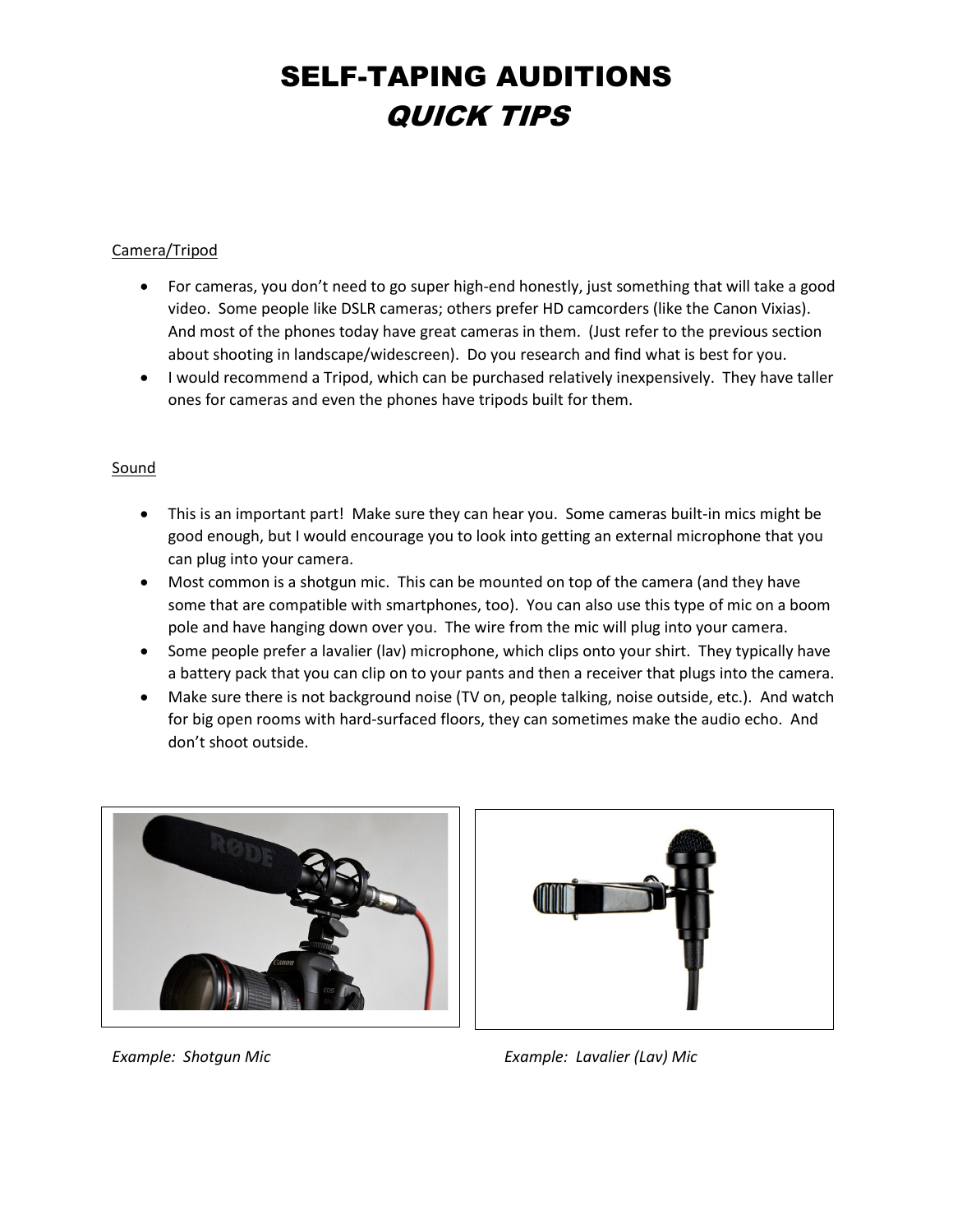### Editing

- There are tons of different editing software and apps out there. Most computers come with free editing software on them. Windows Movie Maker, iMovie, etc. Your phone should have free apps you can download (Slatable, FilmicPro, etc.). You do not need high-end editing software like Adobe Premiere or anything like that. Simple editors will work fine. (Personally – I've always liked Windows Movie Maker – they have a newer version now, but you can still search and download the old version, which I think is very user friendly).
- You can pull clips from your camera/phone over to your computer and then drag those clips into the editing software, trim them if need to and save/export. And some of the phone apps you can shoot and edit everything on your phone.
- Remember: You don't need to fade in from black; don't add any titles/music/sound effects/graphics/actor headshots/fancy wipes or effects, etc.



*Example of editing dashboard in Windows Movie Maker*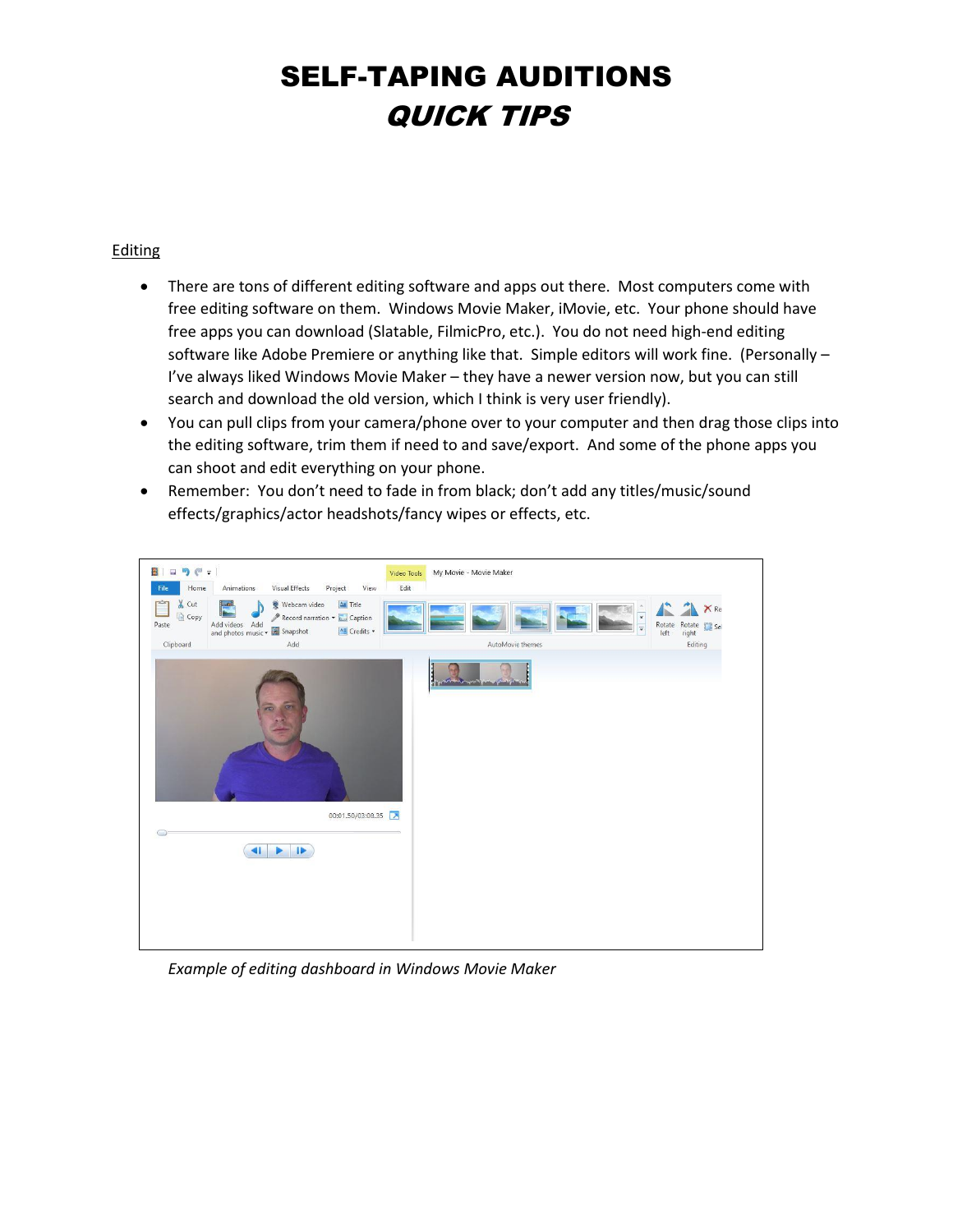#### Shooting Resolution / Compressing your Video

- This can be one of the most confusing aspects about the whole video audition process. Many cameras today have high-end resolution for extremely clear images. Even some phones can shoot in 4K resolution. But for auditions, you don't need to have that high of resolution. Your video will be viewed on a computer screen or maybe even a mobile device…not broadcast or a large TV. So, never shoot in 4K.
- Typical resolution for online viewing is 720p. So, I always recommend people shoot their video in 720p resolution. If you go into your camera's settings, you can select which option you want. If there is a frame rate (fps – frames per second), you can select 30.

| $\cdot$ Il Verizon    | 1:07 PM                                                                                                                                                                                                                                                                                                                | 697% |
|-----------------------|------------------------------------------------------------------------------------------------------------------------------------------------------------------------------------------------------------------------------------------------------------------------------------------------------------------------|------|
| <b>Exemple 2</b>      | <b>Record Video</b>                                                                                                                                                                                                                                                                                                    |      |
|                       |                                                                                                                                                                                                                                                                                                                        |      |
| 720p HD at 30 fps     |                                                                                                                                                                                                                                                                                                                        |      |
| 1080p HD at 30 fps    |                                                                                                                                                                                                                                                                                                                        |      |
| 1080p HD at 60 fps    |                                                                                                                                                                                                                                                                                                                        |      |
| 4K at 24 fps          |                                                                                                                                                                                                                                                                                                                        |      |
| 4K at 30 fps          |                                                                                                                                                                                                                                                                                                                        |      |
| 4K at 60 fps          |                                                                                                                                                                                                                                                                                                                        |      |
| 30 fps.               | QuickTake video will always record with 1080p HD at                                                                                                                                                                                                                                                                    |      |
| resolution, smoother) | A minute of video will be approximately:<br>• 40 MB with 720p HD at 30 fps (space saver)<br>+ 60 MB with 1080p HD at 30 fps (default)<br>. 90 MB with 1080p HD at 60 fps (smoother)<br>• 135 MB with 4K at 24 fps (film style)<br>• 170 MB with 4K at 30 fps (higher resolution)<br>+ 400 MB with 4K at 60 fps (higher |      |
|                       |                                                                                                                                                                                                                                                                                                                        |      |

Here is an example from an iPhone SE, under "settings" and "camera" you can select what resolution to shoot in. All cameras should have some kind of settings button you can select to change.

• After you edit your video, when you export it, you should have options to on what size you want to export and what format. Depending on what you are using, it may refer to it as Quicktime (.mov) or .mp4. These are the two most common formats you should save as. For size, it could say "medium-high quality H.264" or it may have list 720p or 480p or it could list resolution options…which you want to keep between 1280 x 720 on the high end or 854 x 480 on the low end.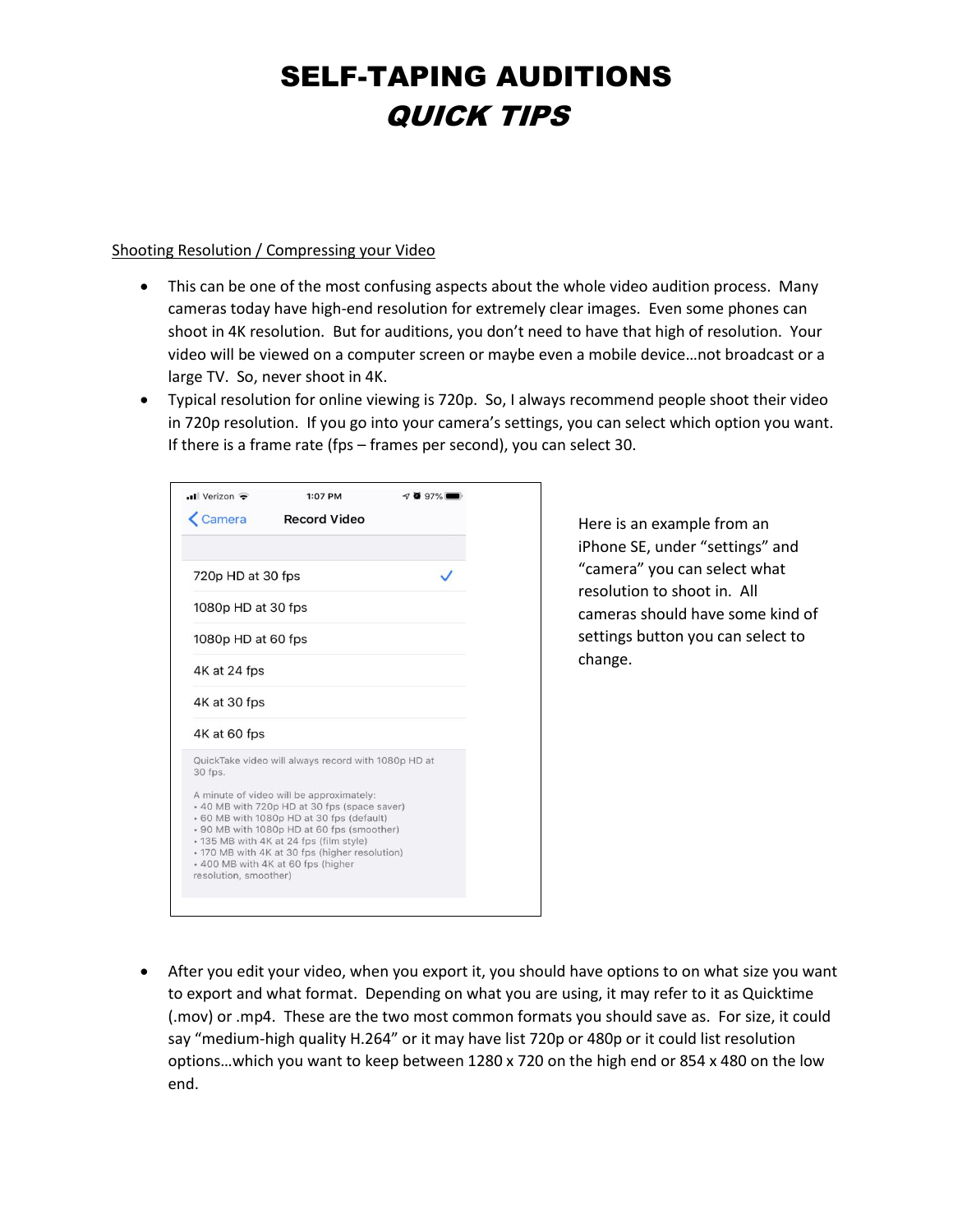- If you have a file that is large, there are also different converters online that will help you resize the video. Keeping the quality, but making the file size smaller. One website I think is helpful, is a free one at: convert-video-online.com
- You can upload your video file and then choose which format you want (.mov is best option) and you can select the size of output file you want to have. (On our end, getting files under 40MB is great to upload into our system. But it also depends on how long the audition is). You'll need internet service to use this since it's a website application.
- Hit the convert button, then "download." The file should download to your computer. And then you can send it to us (or the casting director or whoever you are sending the audition to) via the methods below.

| convert-video-online.com                                    | utio Cutter Audio Joiner Audio Converter Wideo Converter Video Cutter Video Recorder Voice Recorder Archive Extractor PDF Tools                |
|-------------------------------------------------------------|------------------------------------------------------------------------------------------------------------------------------------------------|
| to Converter                                                | 1. Click "Continue"<br><b>Start Download in 3 Easy</b><br><b>CONTINUE</b><br>2. Run and Install<br>My Video Convert<br>3. Open New Tab         |
| <b>DX</b><br><b>Start Now</b>                               | $\sqrt{1}$<br><b>Open file</b><br>or & Google Drive C Dropbox & URL                                                                            |
| <b>Play Video</b>                                           | $\overline{2}$<br>Video<br>Audio<br>Android<br>Apple<br>flv 3gp<br>webm<br>mkv<br>avi<br>mp4<br>mpeg<br>more<br>mov                            |
| Play and Convert<br>Videos with One Click<br>Start Download | Settings<br>480p 854x480 -<br>Resolution:<br>Video codec: H264 / AVC .<br>Audio codec: AAC (Advanced Audio Coding)<br>No audio<br>$\mathbf{v}$ |
|                                                             | Approximate output file size:<br>10 Mb 0<br>1000 Mb<br>28.9 Mb                                                                                 |
| Video Converter                                             | $\mathbf{3}$<br>Convert                                                                                                                        |

#### Sending

• Always remember name your file with your Name, Role and Agency. (You could include project name if you want, too). If they have given different instructions, then follow those. And avoid characters like hyphens, dashes, parenthesis, slash, etc. Either put an underscore \_ symbol or just a space between. Example: "John Doe IU Health\_DOCTOR\_Talent Fusion." This helps when sorting files they receive, instead of them getting 100 files that all say "Audition" or the default the camera might save the file as "0356490823.mov."